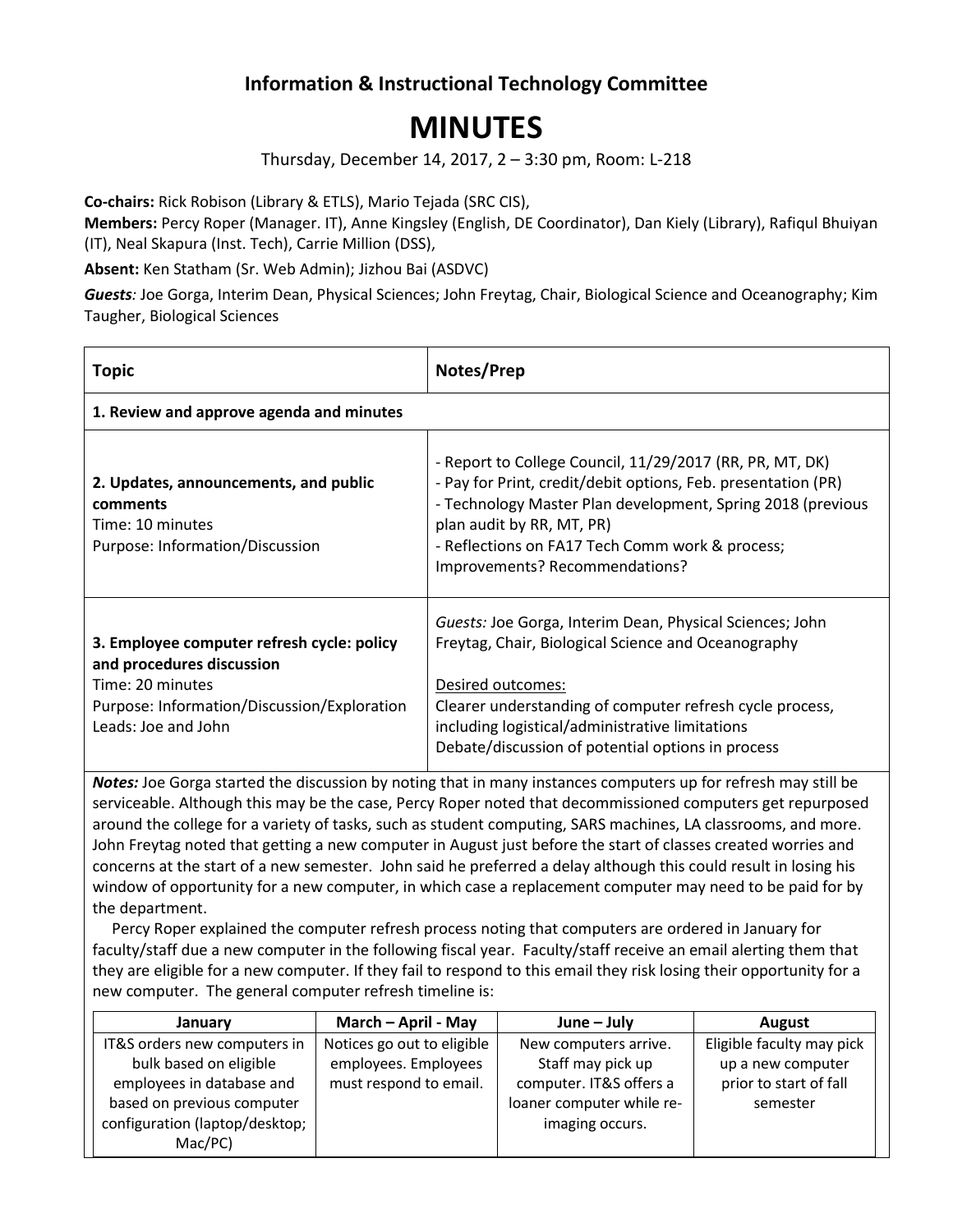If faculty/staff wait a cycle or do not respond to IT&S's email, they *may* still get a replacement computer, but it will be the computer ordered and received in the January prior to their fiscal year eligibility, i.e., it will be an older model.

After much discussion, a better understanding of the process occurred, but not clear recommendations for improving the process. This topic may be revisited in the future.

| 4. Faculty Printing - What are the primary<br>difficulties/limitations? What strategies might<br>resolve these issues?<br>Time: 15 minutes<br>Purpose: Discussion/Decision<br>Lead: Dan & Kim | Guest: Kim Taugher, Biological Sciences<br>Desired outcomes:<br>- Understanding of current status of faculty printing including<br>pain points/frustrations<br>- Awareness of IT&S's limitations and challenges<br>- Possible motion or resolution with recommendations to<br><b>College Council</b> |
|-----------------------------------------------------------------------------------------------------------------------------------------------------------------------------------------------|------------------------------------------------------------------------------------------------------------------------------------------------------------------------------------------------------------------------------------------------------------------------------------------------------|
|-----------------------------------------------------------------------------------------------------------------------------------------------------------------------------------------------|------------------------------------------------------------------------------------------------------------------------------------------------------------------------------------------------------------------------------------------------------------------------------------------------------|

*Notes:* Kim Taugher joined the committee to discuss the difficulties printing in the Life & Health Sciences (LHS) building and in the Science Center (SC). The networked, shared multi-functional Konica printers are located on the 1<sup>st</sup> floor so that faculty on the 3<sup>rd</sup> floor of the SC must go down to the 1<sup>st</sup> floor to retrieve a print job. This disrupts student/faculty interactions, such as help received during office hours, creates privacy concerns (although a code system is being setup to solve this), and creates ADA concerns.

The SC may potentially be able to install a shared printer on the  $2^{nd}$  floor. The SC 3<sup>rd</sup> floor is too narrow for a shared printer. Division Deans may work with IT&S and VP of Admin and Finance to get another networked printer.

The LHS shared printer is in the  $1<sup>st</sup>$  floor breakroom. John Freytag noted that many faculty in the LHS building have their own printers and often purchase their own ink/toner.

It was noted that the Budget Committee recommended the College only use shared networked printers due to the cost savings (~2 cents/page versus ~8-10 cents/page).

After much discussion, the solution for faculty on the SC  $3<sup>rd</sup>$  floor seemed to be stand-alone printers only. The Committee created the following recommendation for College Council:

**Motion:** In situations where physical space prohibits the installation of a shared network printer and/or ADA issues are a verified concern, Division Dean in consultation with the VP of Administration and Finance should pursue and fund a solution that may include individual stand-alone printers.

| <b>FUTURE AGENDA ITEMS</b>                                                                    |                                                                                                                                                                                                                                                                                          |
|-----------------------------------------------------------------------------------------------|------------------------------------------------------------------------------------------------------------------------------------------------------------------------------------------------------------------------------------------------------------------------------------------|
| 5. Computer standards/configurations<br>Time: 20 minutes<br>Purpose: Discussion<br>Lead: Neal | How are current standards decided? How often are they<br>updated? What is the process for input, review and change?<br>How do we know they are meeting faculty and staff needs?<br>Examples of configuration options:<br>MS Surface: https://goo.gl/ZB8mHo<br>Mac: https://goo.gl/xVALi7 |